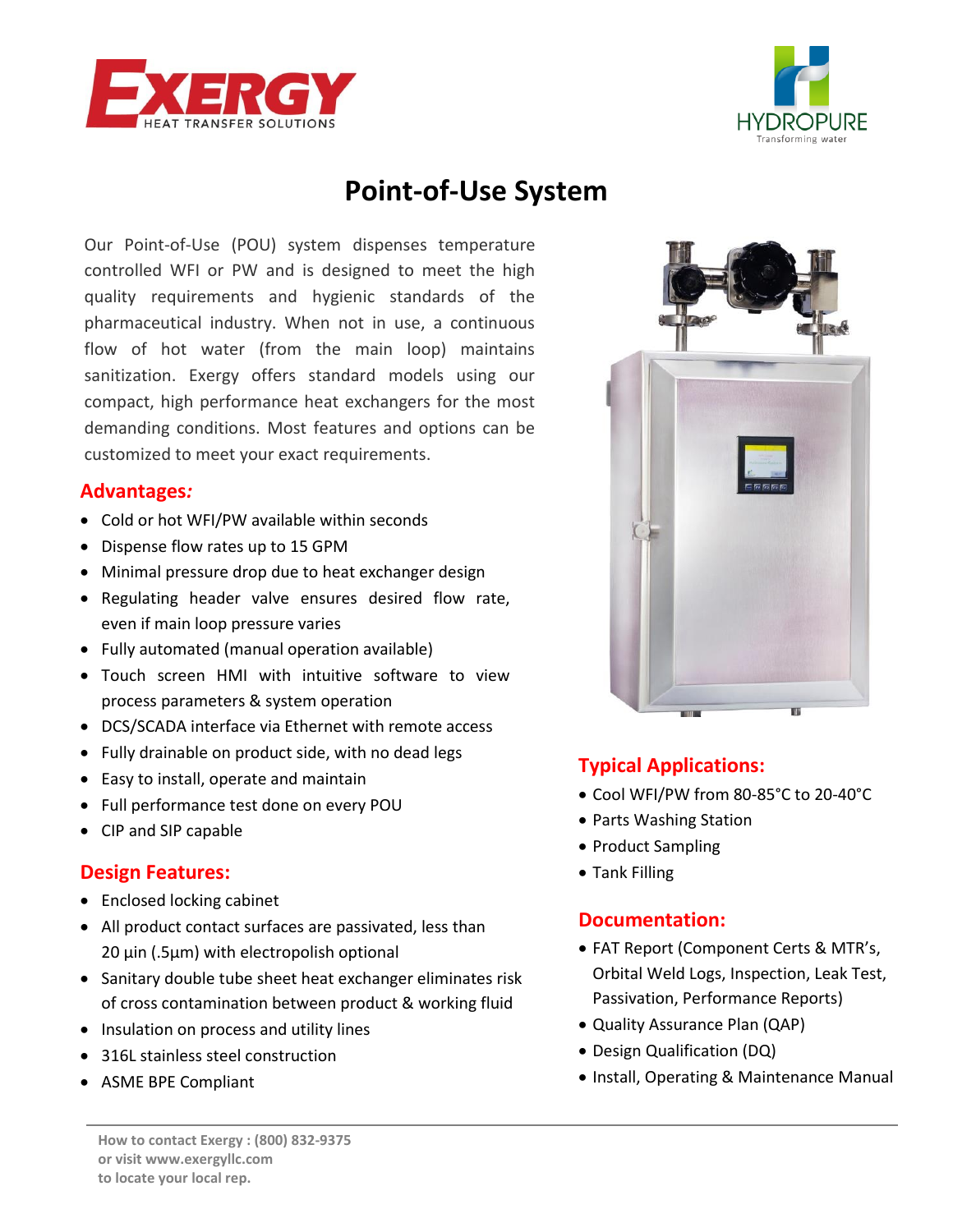





3. DISPENSING OF COOL PW/WFI WATER





4. STOP OF DISPENSING OF COOL PW/WFI WATER



**How to contact Exergy : (800) 832-9375 or visit www.exergyllc.com to locate your local rep.**

# **Typical Process Modes**